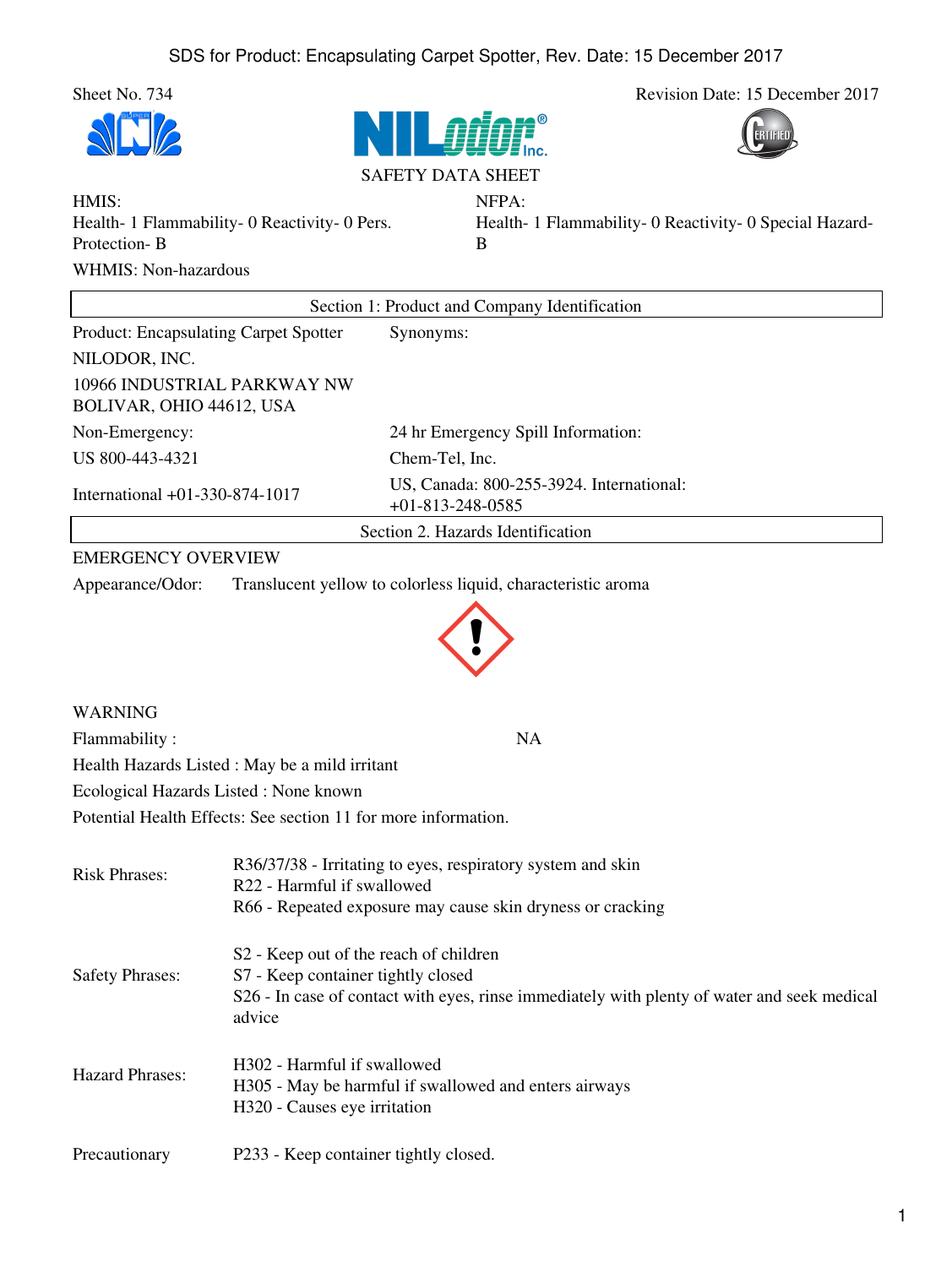SDS for Product: Encapsulating Carpet Spotter, Rev. Date: 15 December 2017

| Phrases: | P234 - Keep only in original container. |
|----------|-----------------------------------------|
|          | P235 - Keep cool.                       |

| Likely Routes of Exposure: Skin, eyes      |                                                                                                        |
|--------------------------------------------|--------------------------------------------------------------------------------------------------------|
| Eye:                                       | Direct exposure can irritate                                                                           |
| Skin:                                      | Prolonged exposure can irritate                                                                        |
| Ingestion:                                 | May cause nausea                                                                                       |
| Inhalation:                                | May cause irritation when used with inadequate ventilation                                             |
| Medical Conditions Aggravated By Exposure: |                                                                                                        |
| Allergies to fragrances                    |                                                                                                        |
| Target Organs:                             | None known                                                                                             |
|                                            | This product does not contain any carcinogens or potential carcinogens as listed by OSHA, IARC or NTP. |
|                                            | Potential Environmental Effects: (See section 12 for more information.)                                |
| None known                                 |                                                                                                        |

|                                                                                                |                                                                                                                    | Section 3. Composition/Information on Ingredients            |             |              |
|------------------------------------------------------------------------------------------------|--------------------------------------------------------------------------------------------------------------------|--------------------------------------------------------------|-------------|--------------|
|                                                                                                |                                                                                                                    |                                                              |             | <b>WHMIS</b> |
| Component                                                                                      |                                                                                                                    | CAS#                                                         | % by Weight | Controlled   |
| Preservative                                                                                   |                                                                                                                    | Proprietary                                                  | $< 1.0\%$   | Y            |
| Sequestering Agent                                                                             |                                                                                                                    | Proprietary                                                  | $< 5.0\%$   | Y            |
| Anionic Polymer                                                                                |                                                                                                                    | Proprietary                                                  | $< 10.0\%$  | Y            |
| Amphoteric Surfactant Mixture                                                                  |                                                                                                                    | Proprietary                                                  | $< 10.0\%$  | Y            |
| Proprietary Fragrance Mixture                                                                  |                                                                                                                    | <b>Trade Secret</b>                                          | $< 1.0\%$   | N            |
| Non-Ionic Surfactant Mixture                                                                   |                                                                                                                    | Proprietary                                                  | $< 10.0\%$  | Y            |
| Water                                                                                          |                                                                                                                    | 7732-18-5                                                    | $50 - 90\%$ | N            |
| Acrylic Copolymer                                                                              |                                                                                                                    | Proprietary                                                  | $< 10.0\%$  | Y            |
|                                                                                                |                                                                                                                    | Section 4. First Aid Measures                                |             |              |
| Eye Contact:                                                                                   | Flush eyes with copious amounts of clean water, holding lids open. If irritation<br>persists, consult a physician. |                                                              |             |              |
| <b>Skin Contact:</b>                                                                           | Wash with soap and water.                                                                                          |                                                              |             |              |
| Inhalation:                                                                                    | Remove to fresh air. If irritation persists, seek medical attention.                                               |                                                              |             |              |
| Ingestion:                                                                                     | Give water to drink if conscious. Do not induce vomiting. Seek medical attention.                                  |                                                              |             |              |
| Note to Physicians:                                                                            |                                                                                                                    |                                                              |             |              |
|                                                                                                |                                                                                                                    | Section 5. Fire Fighting Measures                            |             |              |
| Suitable Extinguishing Media:                                                                  |                                                                                                                    | Water, foam, carbon dioxide, dry chemical                    |             |              |
| Unsuitable Extinguishing Media:                                                                |                                                                                                                    | None known.                                                  |             |              |
| Products of Combustion:                                                                        |                                                                                                                    | None known.                                                  |             |              |
| Protection of Firefighters:                                                                    |                                                                                                                    | As for surrounding fire                                      |             |              |
|                                                                                                |                                                                                                                    | Section 6. Accidental Release Measures                       |             |              |
| <b>Personal Precautions:</b>                                                                   |                                                                                                                    | Keep away from skin and eyes. Use safety goggles and gloves. |             |              |
|                                                                                                | <b>Environmental Precautions:</b><br>Keep out of surface waters                                                    |                                                              |             |              |
|                                                                                                | Methods for Containment:<br>Dike area with sand, clay or other suitable material.                                  |                                                              |             |              |
| Absorb on sand, clay or other suitable material or mop up with water.<br>Methods for Clean-Up: |                                                                                                                    |                                                              |             |              |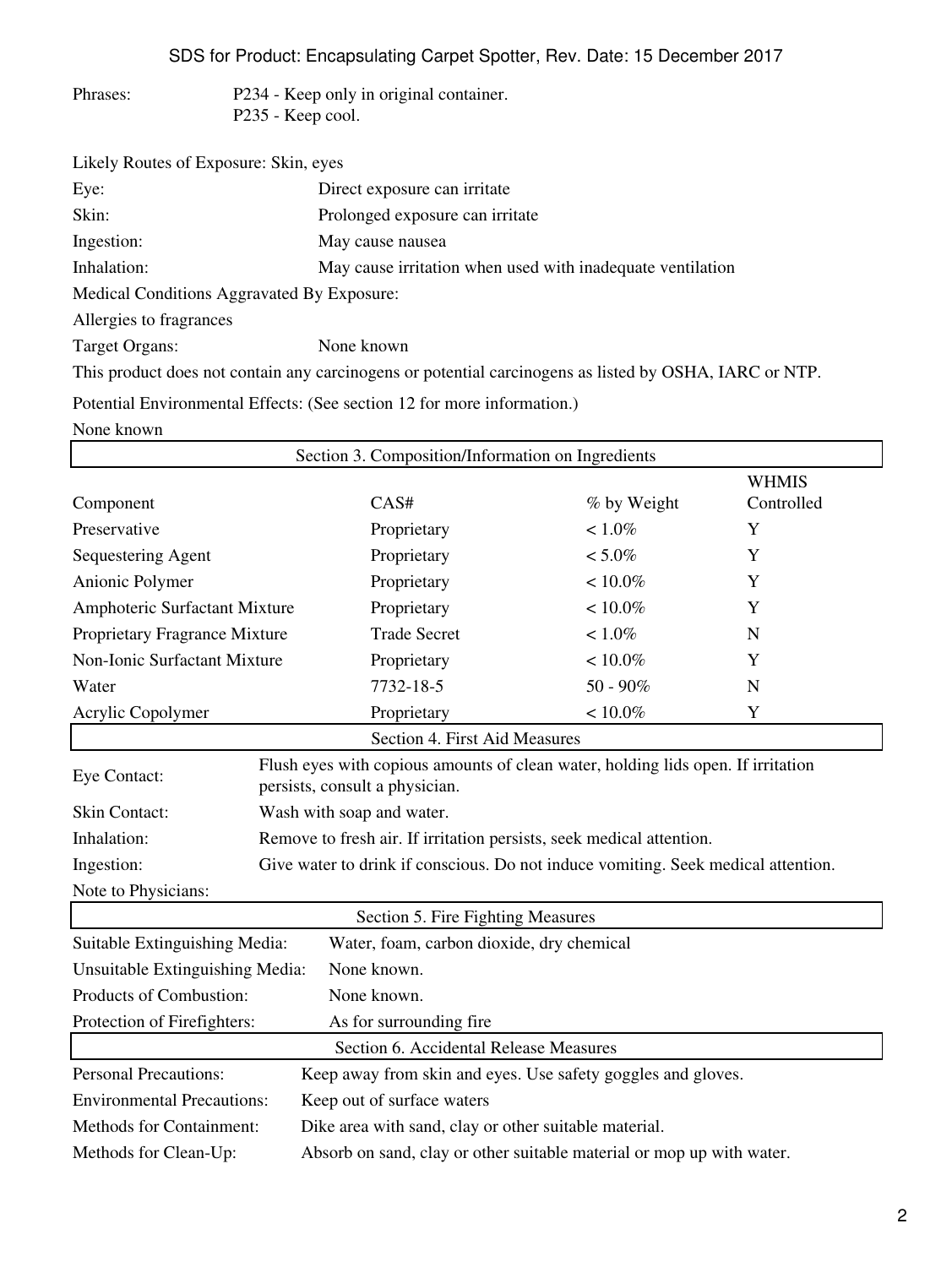| Other Information:                                                                          |                                                  |                  |  |
|---------------------------------------------------------------------------------------------|--------------------------------------------------|------------------|--|
|                                                                                             | Section 7. Handling and Storage                  |                  |  |
| <b>HANDLING</b>                                                                             |                                                  |                  |  |
| Reasonable care. Keep away from skin and eyes.                                              |                                                  |                  |  |
| <b>STORAGE</b>                                                                              |                                                  |                  |  |
| S2: Keep out of the reach of children. Store in original container at ambient temperatures. |                                                  |                  |  |
|                                                                                             | Section 8. Exposure Controls/Personal Protection |                  |  |
| <b>EXPOSURE GUIDELINES</b>                                                                  |                                                  |                  |  |
| <b>COMPONENT:</b>                                                                           | TWA:                                             | $LD-50$          |  |
| Preservative                                                                                |                                                  |                  |  |
| Sequestering Agent                                                                          |                                                  |                  |  |
| Anionic Polymer                                                                             |                                                  |                  |  |
| Amphoteric Surfactant Mixture                                                               |                                                  |                  |  |
| Proprietary Fragrance Mixture                                                               | None established                                 | Not established  |  |
| <b>Non-Ionic Surfactant Mixture</b>                                                         | <b>NA</b>                                        | <b>NA</b>        |  |
| Water                                                                                       | Not applicable                                   | Not applicable   |  |
| Acrylic Copolymer                                                                           | None established                                 | None established |  |
| Engineering Controls: Not normally necessary                                                |                                                  |                  |  |
| Eye/Face Protection: Protective goggles recommended if handling large quantities            |                                                  |                  |  |
| Skin Protection: Rubber or other protective gloves recommended if handling large quantities |                                                  |                  |  |
| Respiratory Protection: Not normally necessary                                              |                                                  |                  |  |

General Hygiene Considerations: S 13: Keep away from food and beverages. Reasonable care. Always practice good housekeeping and hygienic measures, supervise children's use.

|                                                                                                                                | Section 9. Physical and Chemical Properties |
|--------------------------------------------------------------------------------------------------------------------------------|---------------------------------------------|
| Color: Translucent yellow to colorless liquid                                                                                  | Odor: Mild characteristic aroma             |
| Physical State: Liquid                                                                                                         | Odor Treshhold:                             |
| pH: 8.0-8.5                                                                                                                    | Freezing Point: Not determined              |
| <b>Evaporation Rate: As water</b>                                                                                              | Boiling Point: $>100C / >212F$              |
| Flash Point: $> 205$ F (PMCC)                                                                                                  | Flammability (solid, gas): Not applicable   |
| Upper Flammability Limit: Not determined                                                                                       | Lower Flammabilty Limit: Not determined     |
| Vapor Pressure: As water                                                                                                       | Specific Gravity: 1.01-1.04                 |
| Vapor Density: Not determined                                                                                                  | Auto-ignition Temperature: Not determined   |
| Volatile Organic Compound (VOC),%weight:                                                                                       | Solubility (water): Soluble                 |
| Less than 2                                                                                                                    | Percent Volatile: Not determined            |
|                                                                                                                                | Section 10. Stability and Reactivity        |
| <b>Stability: Stable</b>                                                                                                       |                                             |
| Conditions to Avoid: None known                                                                                                |                                             |
| Incompatable Materials: Strong acids                                                                                           |                                             |
| $\mathbf{r}$ , and $\mathbf{r}$ , and $\mathbf{r}$ , and $\mathbf{r}$ , and $\mathbf{r}$ , and $\mathbf{r}$ , and $\mathbf{r}$ |                                             |

Hazardous Decomposition Products: None known

Possibility of Hazardous Reactions: Will not occur

Section 11. Toxicology Information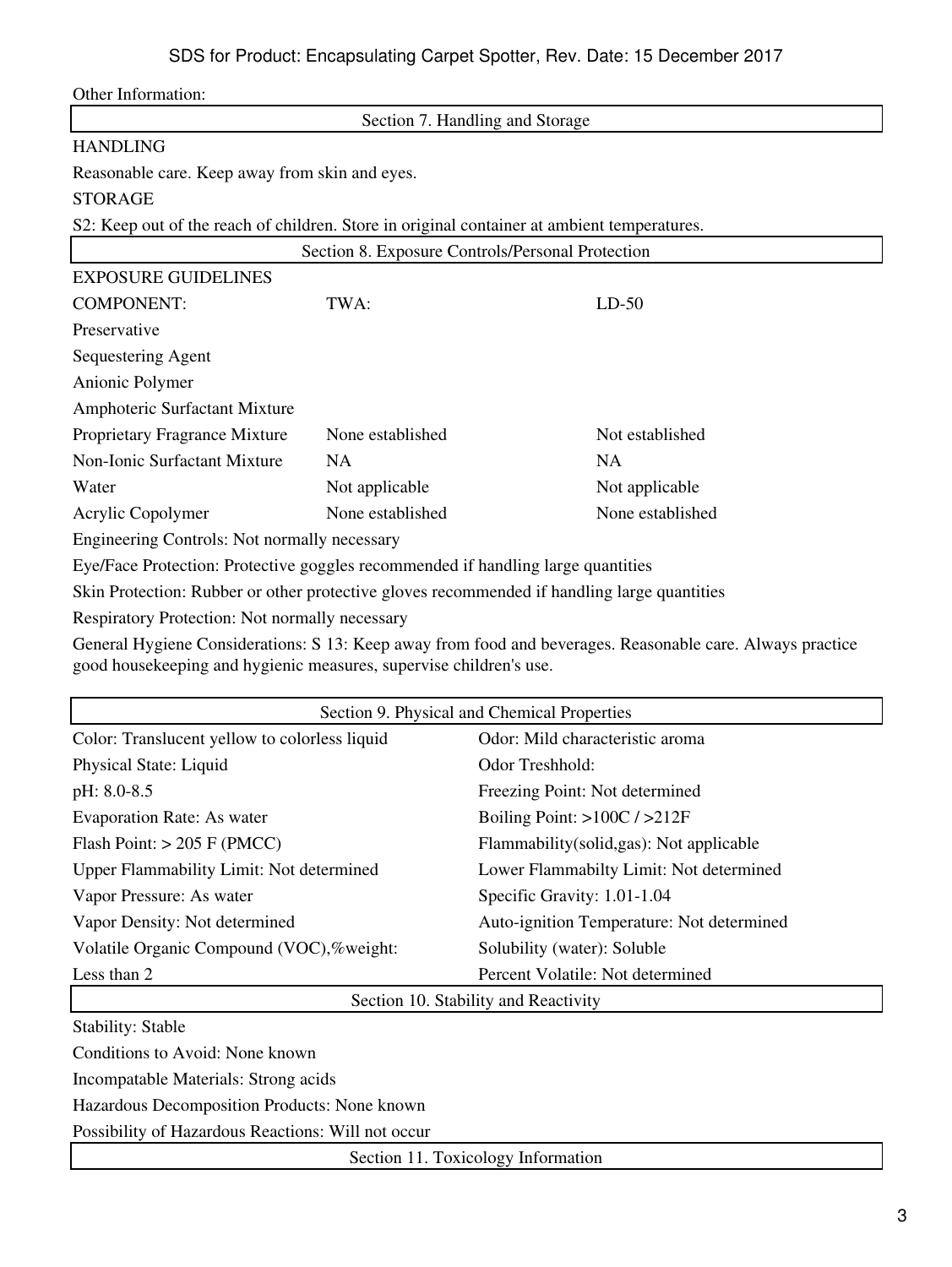| <b>ACCUTE EFFECTS</b>                             |                                                                                               |  |
|---------------------------------------------------|-----------------------------------------------------------------------------------------------|--|
| Oral LD50:                                        | Not determined for mixture. Weighted average more than 10 grams per kilogram.                 |  |
| Dermal LD50:                                      | Not classified as toxic by skin contact. Weighted average more than 10 grams per<br>kilogram. |  |
| Inhalation:                                       | Not classified as toxic by inhalation. Weighted average more than 8 milligrams per<br>Liter.  |  |
| Eye Irritation:                                   | Direct contact can irritate eyes                                                              |  |
| Skin Irritation:                                  | Prolonged or repeated contact can irritate or dry skin                                        |  |
| Sensitization:                                    | None known                                                                                    |  |
| <b>CHRONIC EFFECTS</b>                            |                                                                                               |  |
| Carcinogenicity:                                  | None known                                                                                    |  |
| Mutagenicity:                                     | None known                                                                                    |  |
| Reproductive Effects:                             | None known                                                                                    |  |
| Developmental Effects:                            | None known                                                                                    |  |
|                                                   | Section 12. Ecological Information                                                            |  |
| Ecotoxicity:                                      | None known                                                                                    |  |
| Persistence/Degradability:                        | Biodegradable (OECD 301D, Closed Bottle Test)                                                 |  |
| Bioaccumulation/Accumulation: None known          |                                                                                               |  |
| Mobility in Enviroment:                           | Not determined                                                                                |  |
|                                                   | Section 13. Disposal Considerations                                                           |  |
|                                                   | Disposal: Dispose according to applicable federal, state, or local regulations                |  |
|                                                   | Section 14. Transportation Information                                                        |  |
| US DOT (ground)                                   |                                                                                               |  |
|                                                   | Proper Shipping Description: Not a Hazardous Material                                         |  |
| CANADA TDG (ground)                               |                                                                                               |  |
| Proper Shipping Description: Not a Dangerous Good |                                                                                               |  |
| ICAO (air)                                        |                                                                                               |  |
| Proper Shipping Description: Not a Dangerous Good |                                                                                               |  |
| IMDG (water)                                      |                                                                                               |  |
| Proper Shipping Description: Not a Dangerous Good |                                                                                               |  |
| Section 15. Regulatory Information                |                                                                                               |  |
| Global Inventories                                |                                                                                               |  |
| <b>TSCA: United States</b>                        | Included                                                                                      |  |
| DSL: Canada                                       | Included                                                                                      |  |
| ECL: Korea                                        | Not-Known                                                                                     |  |
| <b>PICCS: Philippines</b>                         | Not-Known                                                                                     |  |
| ENCS: Japan                                       | Not-Known                                                                                     |  |
| AICS: Australia                                   | Included                                                                                      |  |
| IECS: China                                       | Not-Known                                                                                     |  |
| <b>EINECS:</b> European Union                     | Included                                                                                      |  |
| SARA 313 Information:                             | No SARA 313 substances present at reportable levels                                           |  |